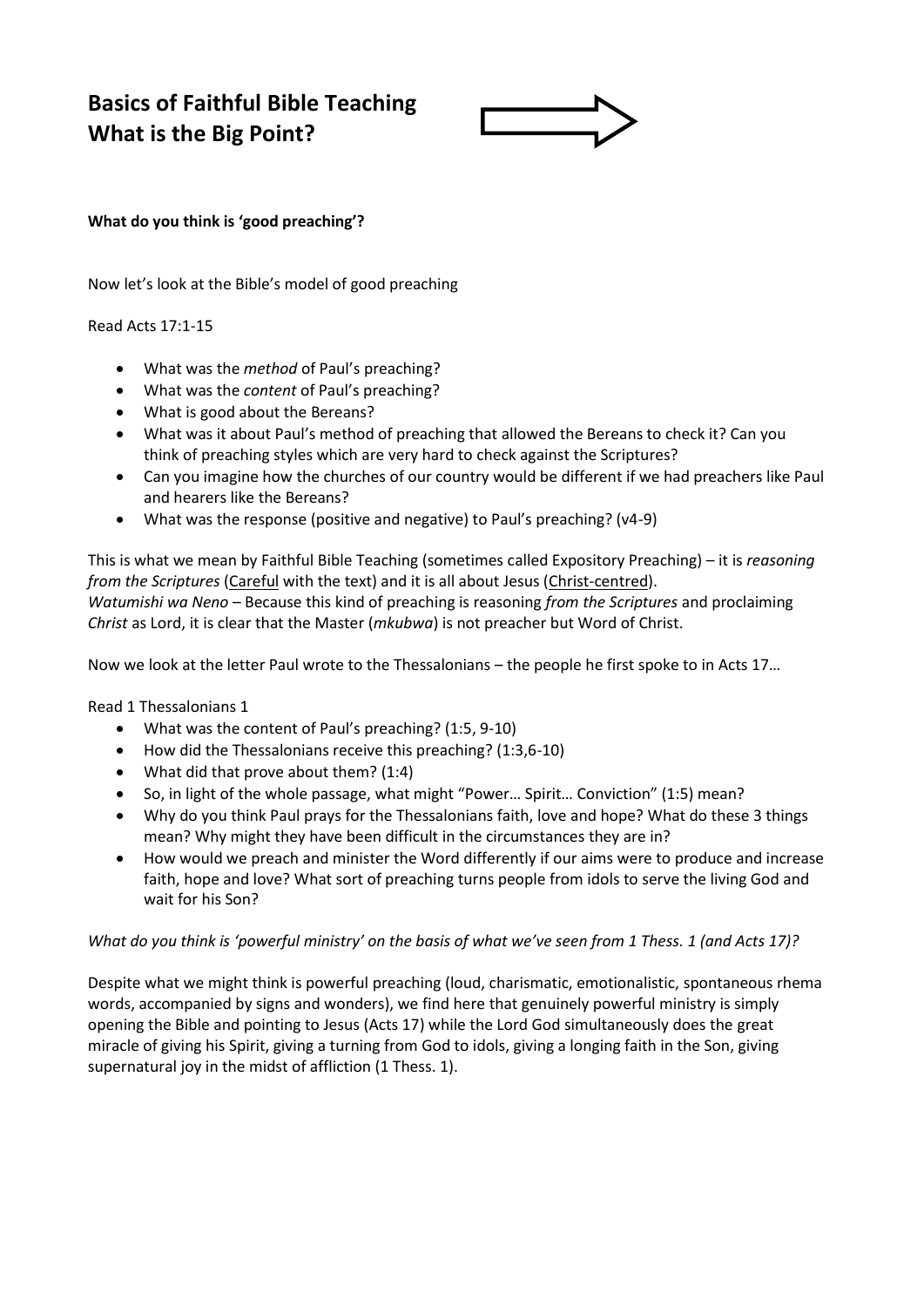# The Big Point

One of the most helpful things you can do in FBT is look for the Big Point of a passage - What is it really all about? What is it driving at? What is the big punch, the impact this text is supposed to have?

Each book and chunk of the Bible is saying *something*. Mark starts his Gospel, "The good news of Jesus Christ the Son of God." That is what his whole book is about. In the middle of the letter to the Hebrews the author very helpfully says, "Now the point of what we are saying is this…" (Hebrews 8:1). There is a *big point* to his whole letter. Our task is to find this for whatever passage we are preaching.

You can look at finding the Big Point on different levels:



The Big Point of the Bible is that we find salvation in Jesus (2 Tim. 3:15; John 5:39-40). Each book of the Bible fits within that – it is still about the gospel but it is more specific – emphasising some aspect of Christ's salvation or applying the gospel to a particularly situation. (So the big point of 1 Thessalonians might be something like "Be reassured in the gospel and press on in living it out, despite opposition, until Jesus returns.")<sup>1</sup> And each passage of each book/letter fits within that – serving the purpose of the book, feeding into its central point.

In some ways this is not very far away from topical preaching. In a sense there *should* be a topic for each sermon. It should not be a disconnected collection of thoughts. It is a message. However the difference between the kind of preaching we are advocating and topical preaching as it is normally done, is that in our contexts, more often, the topic is coming from the preacher's head whereas with FBT the topic *is coming out of the passage itself*, from God himself; it is what the Holy Spirit wants to say. Another slight difference from topical preaching is that a 'topic' sounds quite broad and descriptive and static (e.g. 'holiness') whereas a 'point' has direction and force (e.g. 'Be holy because God is holy').

Searching for the big point of a passage is:

- Going to be hard work. We will have to read, read, read, pray, pray, pray for hours. Lots and lots of labour with our knees on the floor and our noses in the text. It will mean looking for the surprises, the flow of the argument, the repeated phrases, being aware of the context. And that hard work is good for us – it takes us very deep into the Word and allows the Word to get deep into us.
- Going to help us be Careful and Faithful with the text. Looking for the Big Point will keep us from majoring on the minors. It is possible to preach on the minor things in a passage which, while not untrue, are not central. For example, you could preach from Luke 24 and make your central message 'It's good to go out two-by-two' or 'It's good to meet for church on a Sunday' or 'We are allowed to eat fish'. The sermon is not wrong it's just missing the point (that the chapter is about knowing the risen Jesus through the Word). There is a danger that we see something that reminds us of our favourite theme and off we go on that. If we work to find the big point of the passage and preach that we will feel the full force of the Word and keep all things in their proper proportion. **We want the main point of the passage to be the main point of our talk**. That is FBT.
- Going to help us to be Clear in communication. It is very difficult for listeners to remember more than one thing. This is very true of children but quite true for all of us. The great thing about finding the Big Point of the story is that once you've got the Big Thing you can then preach it for 5 minutes or 1 hour, to small children or university professors, to the unchurched or Bible students.

1

 $<sup>1</sup>$  Graham Beynon in the Proclamation Study Bible.</sup>